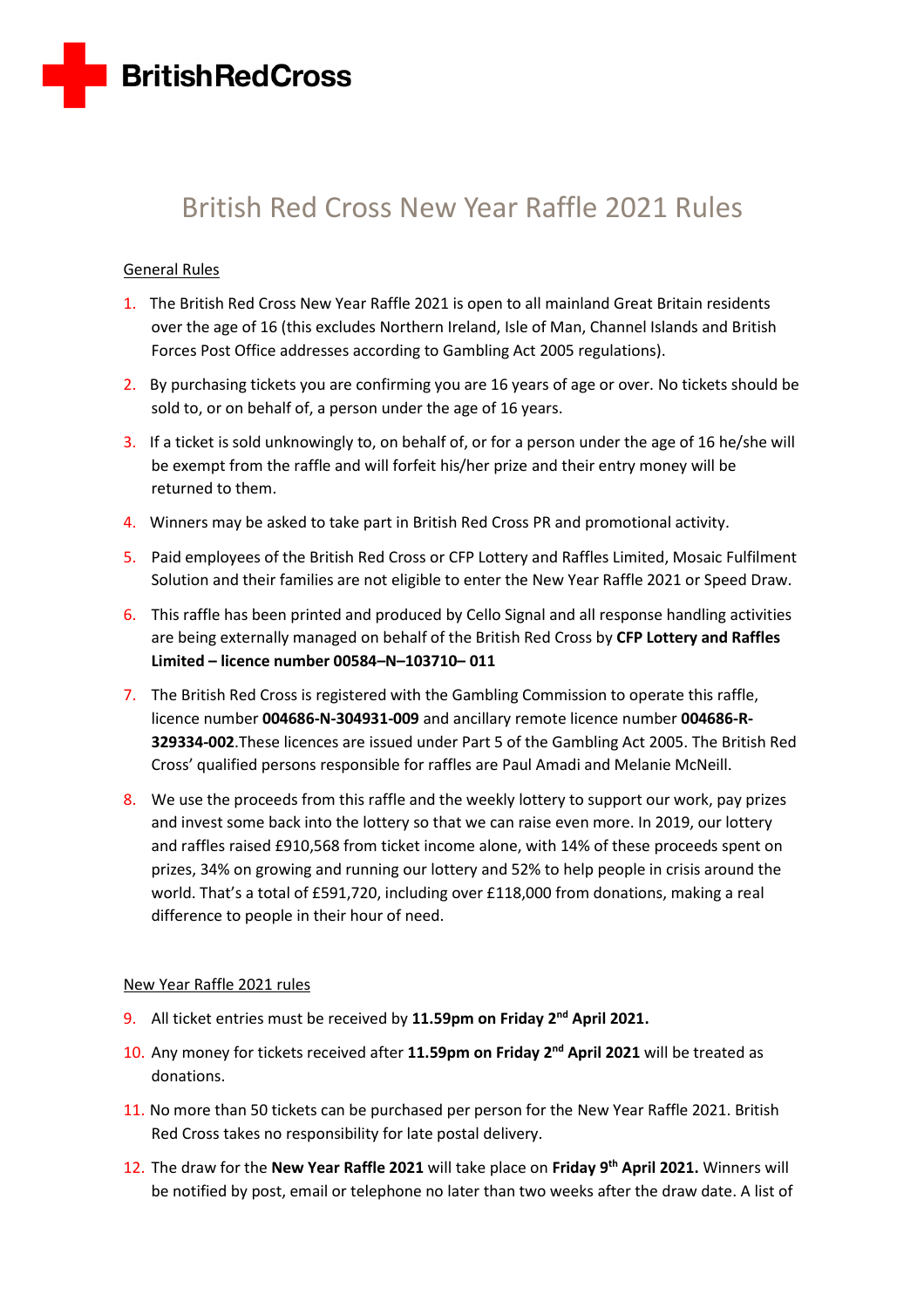winners' names (and their towns) will also be published on the British Red Cross website within two weeks after the draw date. Please keep the ticket number as record of proof of purchase.

- 13. All reasonable effort will be made to contact prize winners, but in the event that the British Red Cross cannot contact the winner, the British Red Cross reserves the right to distribute the prize as appropriate. Winners have up to one month following notification of their win to claim their prize.
- 14. We operate a combined online/offline draw ensuring that each entrant has an equal chance of winning each prize. The draw will be conducted by utilising a Random Number Generator that has been tested and approved by an independent, Gambling Commission approved, third party test house in combination with a blind draw in plain sight of staff. The results of the draw are final.
- 15. Your chances of winning are dependent on the number of entries in the draw. In 2019, the likelihood of winning a prize was, on average, 1 in 1,138 in our seasonal raffles.

#### Online entries

- 16. Age verification for entries to the **New Year Raffle 2021** purchased online or over the telephone with a debit card will be undertaken as follows:
	- 16.1. Self-certification by the individual ticking the available box to confirm that they are over 16 years of age to validate entry.
	- 16.2. A search undertaken with a third party for the purpose of verifying that entrants are aged 16 or over.
	- 16.3. If this proves unsuccessful, we will try to contact the player by telephone.
- 17. Once age verification is obtained for tickets purchased online, a confirmation email will be sent to the entrant confirming their numbers in the draw and thanking them for their participation.
- 18. If we are unable to verify the age of a player within 72 hours we will refund their money.
- 19. Tickets must not be bought on behalf of somebody else.

#### Speed Draw Rules

- 20. Entries to the Speed Draw must be received by the date specified on the letter and raffle ticket.
- 21. In order to be entered into the Speed Draw, players must have purchased tickets for the **New Year Raffle 2021** and affixed the Speed Draw entry sticker to the donation form.
- 22. Entrants to the Speed Draw will be eligible to win a British Red Cross shopping bag which will be sent to him/her by post within two weeks of the Speed Draw taking place.
- 23. The Speed Draw will take place within 14 days of the mail date **(the mail date is 4th January 2021)** and **250 winners** will be selected by chance.
- 24. One prize per person only for the Speed Draw.